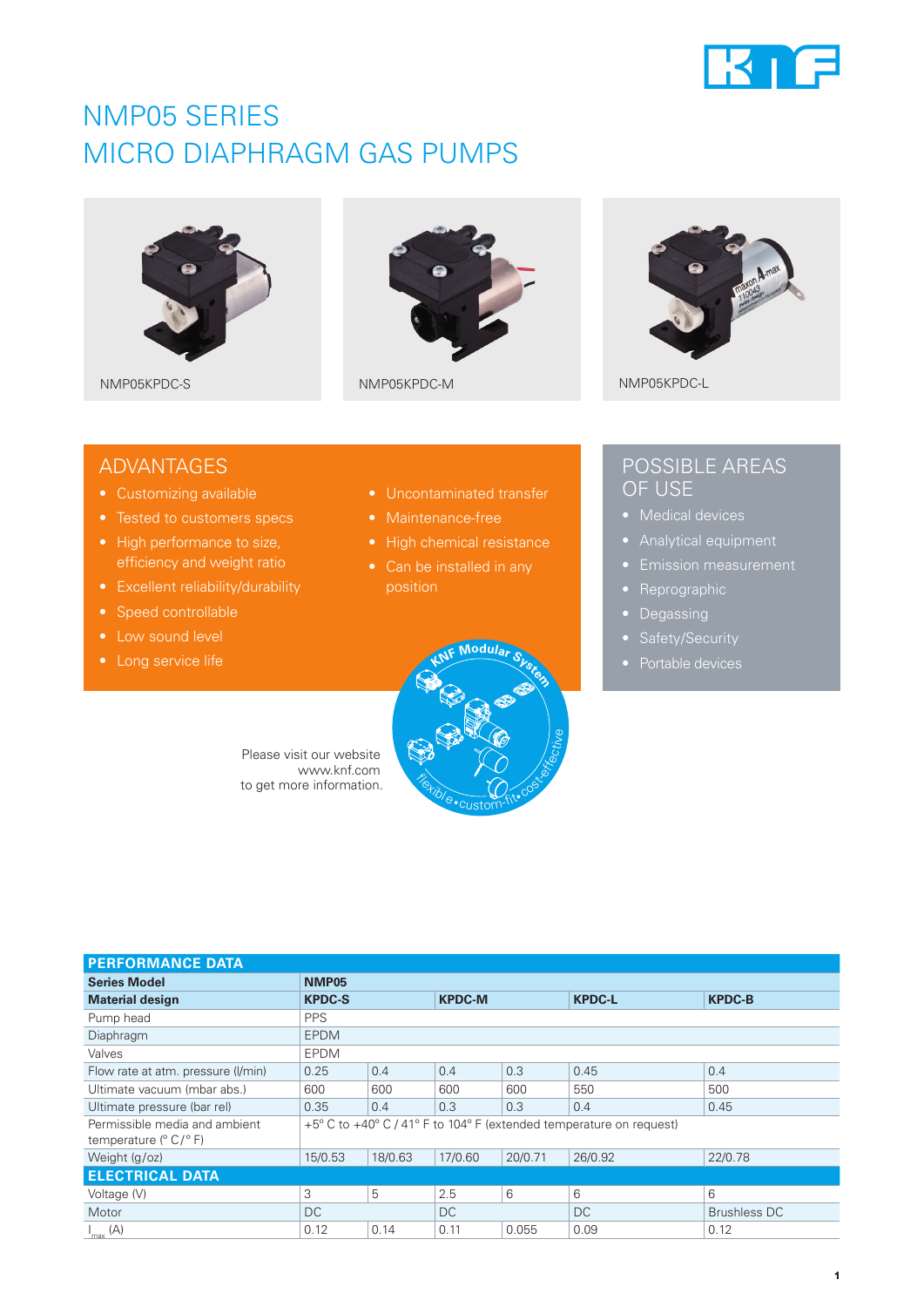## NMP05KPDC-S NMP05KPDC-M

| <b>PERFORMANCE DATA</b> |                                                    |                                            |                                          |
|-------------------------|----------------------------------------------------|--------------------------------------------|------------------------------------------|
| Series model            | <b>Flow rate</b><br>at atm.<br>pressure<br>(I/min) | Max.<br>operating<br>pressure<br>(bar rel) | <b>Ultimate</b><br>vacuum<br>(mbar abs.) |
| NMP05KPDC-S3V           | 0.25                                               | 0.35                                       | 600                                      |
| NMP05KPDC-S 5V          | 0.4                                                | 0.4                                        | 600                                      |

| <b>PERFORMANCE DATA</b> |                                                    |                                            |                                          |
|-------------------------|----------------------------------------------------|--------------------------------------------|------------------------------------------|
| <b>Series model</b>     | <b>Flow rate</b><br>at atm.<br>pressure<br>(1/min) | Max.<br>operating<br>pressure<br>(bar rel) | <b>Ultimate</b><br>vacuum<br>(mbar abs.) |
| NMP05KPDC-M 2.5V        | 0.4                                                | 0.3                                        | 600                                      |
| NMP05KPDC-M 6V          | 0.3                                                | 0.3                                        | 600                                      |



#### **NMP05KPDC-S 3V FLOW CURVE**







#### **NMP05KPDC-M 2.5V FLOW CURVE**



#### **NMP05KPDC-M 6V FLOW CURVE**

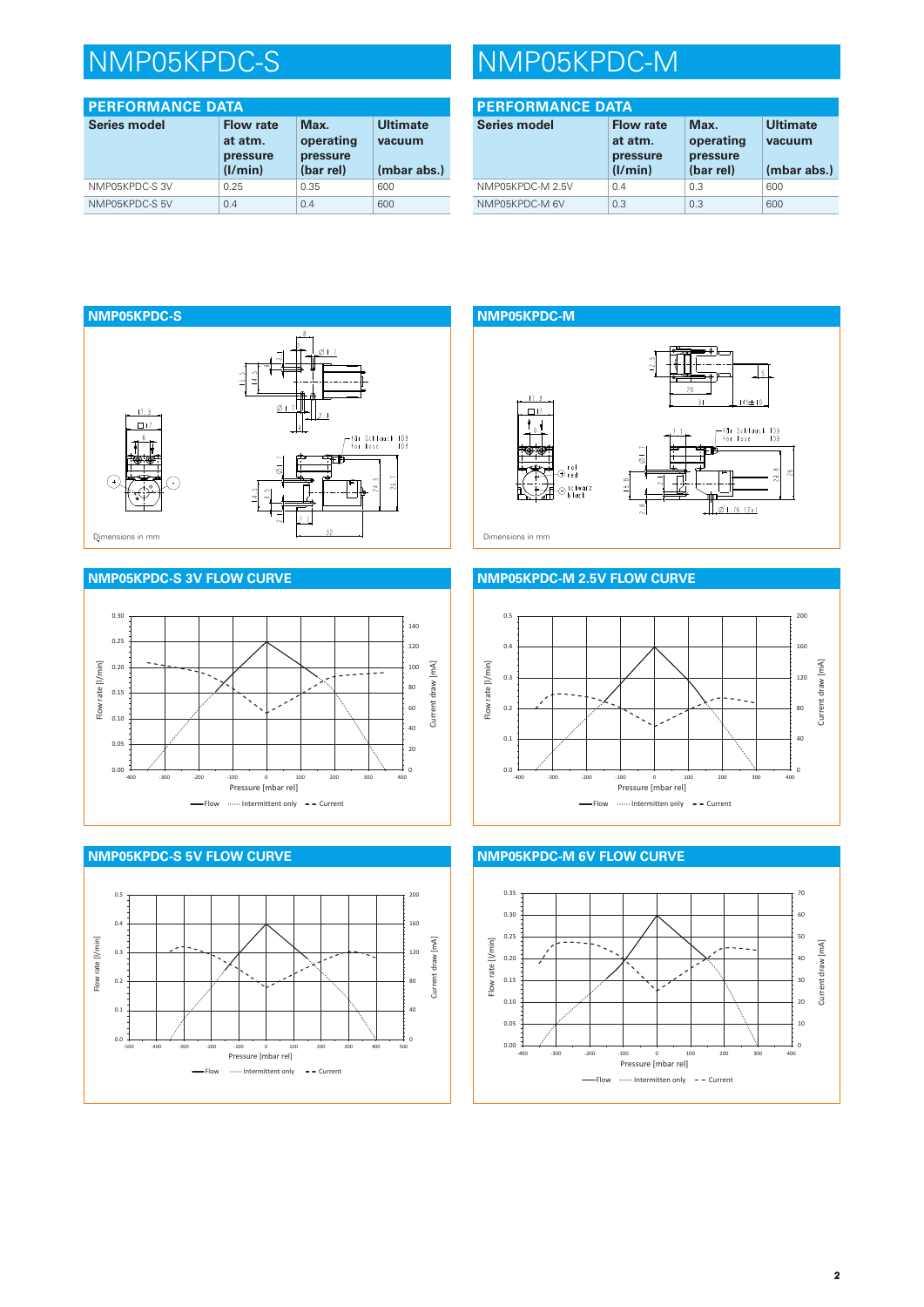| <b>PERFORMANCE DATA</b> |                                                    |                                            |                                          |  |
|-------------------------|----------------------------------------------------|--------------------------------------------|------------------------------------------|--|
| <b>Series model</b>     | <b>Flow rate</b><br>at atm.<br>pressure<br>(1/min) | Max.<br>operating<br>pressure<br>(bar rel) | <b>Ultimate</b><br>vacuum<br>(mbar abs.) |  |
| NMP05KPDC-L 6V          | 0.45                                               | 0.4                                        | 550                                      |  |

# NMP05KPDC-L NMP05KPDC-B

| <b>PERFORMANCE DATA</b> |                                                    |                                            |                                          |
|-------------------------|----------------------------------------------------|--------------------------------------------|------------------------------------------|
| <b>Series model</b>     | <b>Flow rate</b><br>at atm.<br>pressure<br>(1/min) | Max.<br>operating<br>pressure<br>(bar rel) | <b>Ultimate</b><br>vacuum<br>(mbar abs.) |
| NMP05KPDC-B 6V          | 0.4                                                | 0.45                                       | 500                                      |





## **NMP05KPDC-B** Schrumpfschlauch<br>Heat shrink tubing  $11.3$ ø  $\Box$  $Q$ rot/red  $+$   $+$ Cachwarz/black